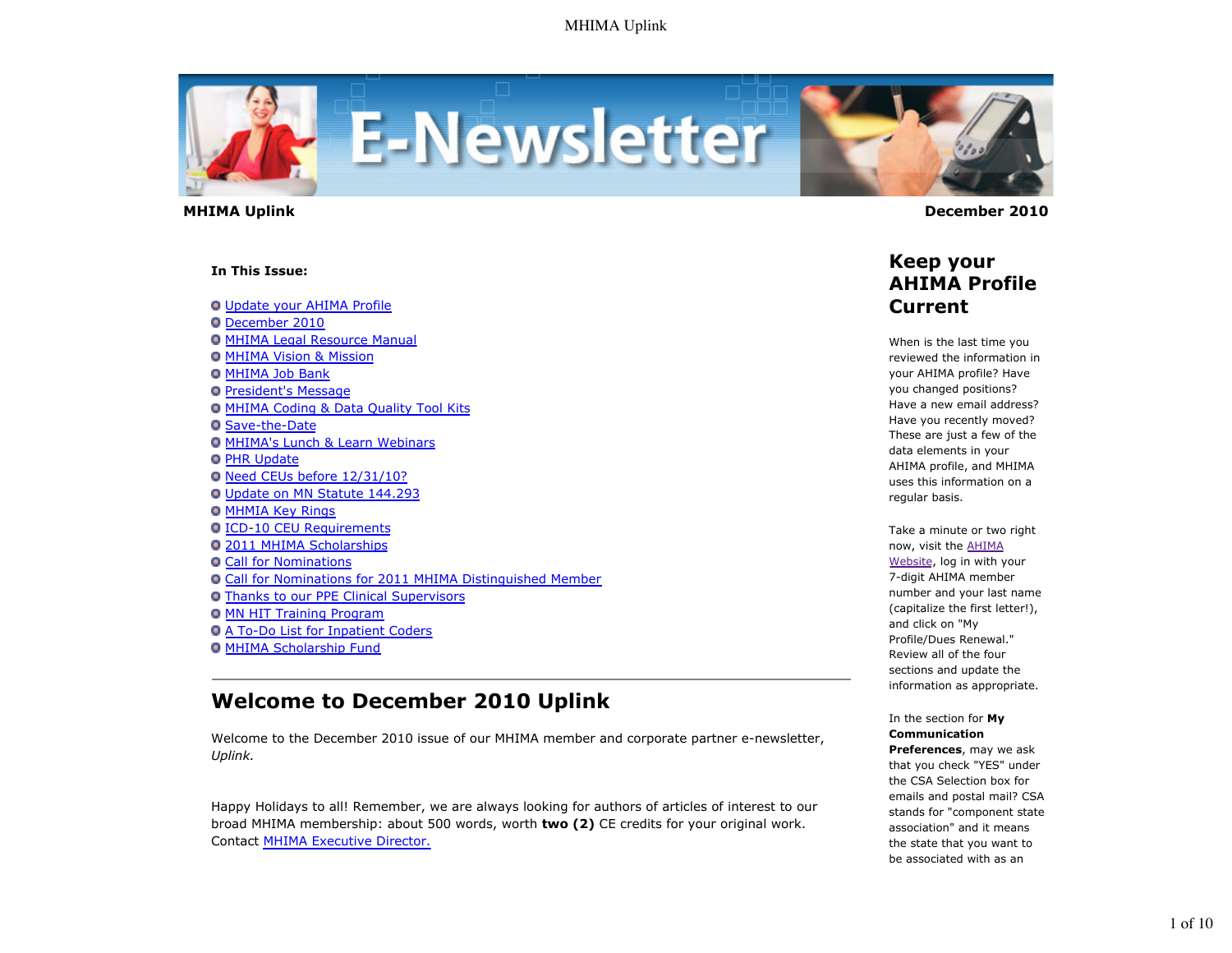Current and past issues of our e-newsletter are always available under the UPLINK E-NEWSLETTERS button on our MHIMA website.

If you would like to unsubscribe to our newsletter, please contact Executive Director.

# **MHIMA Vision & Mission**

**Vision:** The Minnesota Health Information Management Association, together with AHIMA, will set the standard and be the recognized leader in health information management practices, technology, education, research, and advocacy.

**Mission:** MHIMA is committed to the professional development of its members through education, networking, and life-long learning. These commitments promote high quality health information and benefit the public, health care providers, and other clinical data users.

# **President's Message**

Sue Jensen, RHIT MHIMA President



Sue Jensen, RHIT

Happy Holidays Everyone!

Last weekend, I took the time to enjoy the weather and put up my Christmas tree and lights on the house outside. I am the person on the block who enjoys decorating my home for the holidays and sharing it with my neighbors. Let's just say that, "I light up the neighborhood."

Management Association

So on that note, I say, "Let Your Light Shine!" I would like to say "Thank You" to everyone who, during this time of year, takes time out of their busy schedule to volunteer, whether it is working at church, helping our elderly community by making/delivering meals, working with the Salvation Army or purchasing gifts for children who are in need.

As well, MHIMA and AHIMA have many who volunteer in a variety of positions. Already this month, MHIMA has provided webinar training on December 2, 2010: A Tool for Medical

Necessity Education and we have the next webinar on December 15, 2010: Fundamentals of ICD-10- CM. I appreciate the many volunteers who have assisted with the webinars by volunteering their



AHIMA member. MHIMA uses email and occasionally land mail as our primary means of communication, and if you check "NO" in the email or postal mail boxes, you won't receive either type of communication from us. Thank you!

#### **MHIMA Legal Resource Manual**





for purchase! This Manual is a complete update of the 2007 version and includes the laws and rules that address the majority of issues that may arise with respect to health information practice. There are many new updates in every chapter. As one member states, "This is truly a valuable resource for anyone that works with health care." It's a compilation of best practices and experience of HIM professionals and the facilities they represent in Minnesota, and it's had extensive legal review.

**There will not be another update to the Legal Manual until 2011.**

All HIM Departments should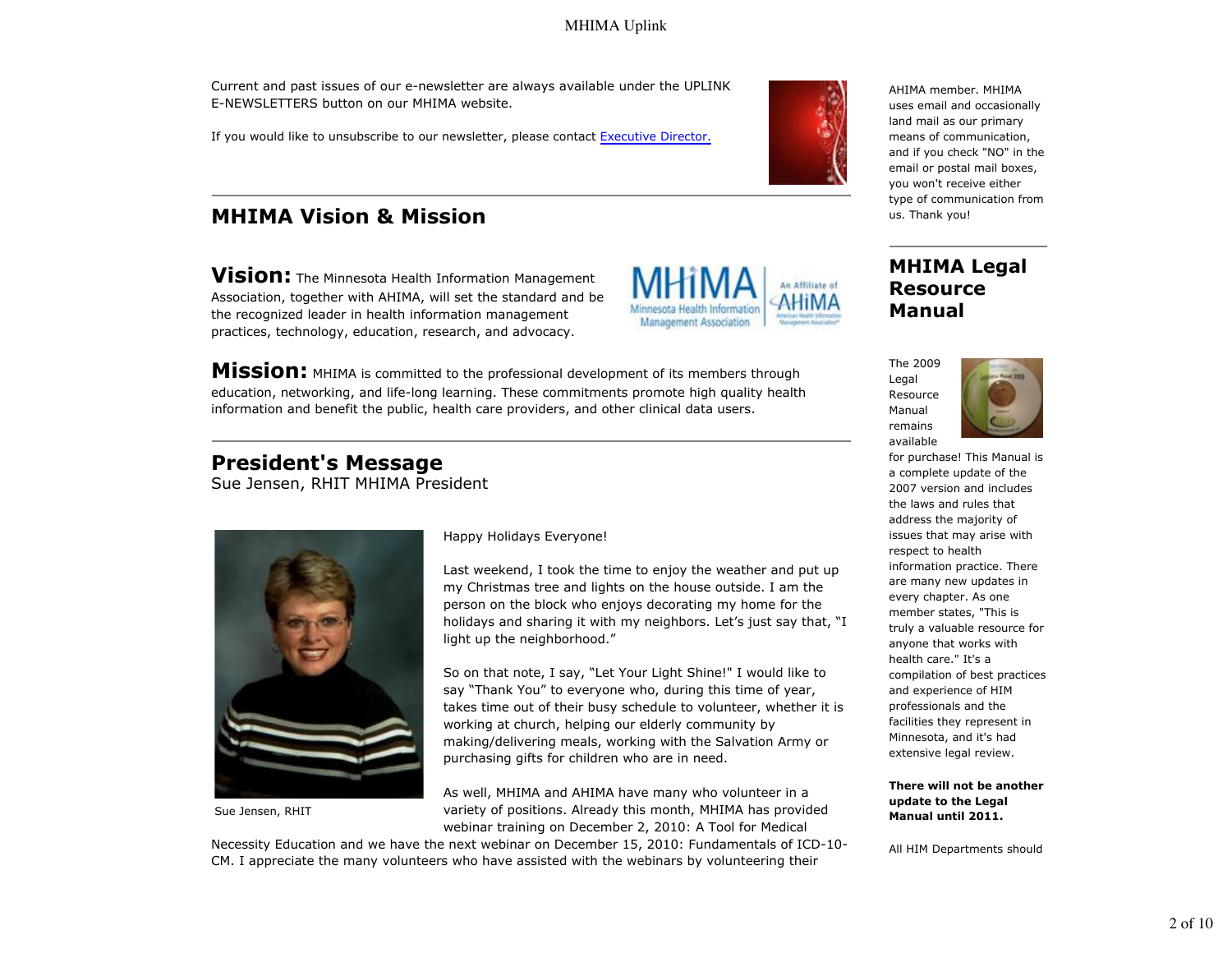time, skills, and knowledge to bring this information to the MHIMA members and healthcare organizations.

Please make sure that you check out the MHIMA website for additional webinar training scheduled for January, February, and March. We look forward to receiving your feedback and thoughts regarding the educational opportunities available.

Reflecting on the last year, MHIMA has once again had many accomplishments. This is just a list of a few of them:

- MHIMA had the largest attendance ever at our 2010 Annual Meeting.
- This past year, MHIMA received three AHIMA Core Services Achievement awards:
	- First Place in Legislative and Regulatory Advocacy. This award recognized the work done by the MHIMA team in defeating SF 857, the "copy fee" bill, at the legislative committee level.
	- First Place in Continuing Education Programs relating to Coding. This award recognized the work done by the Coding Education Roundtable team in developing and using the coding roundtable tool kits, as well as the ICD-10 webinar that was presented in 2010.
	- Third Place in Continuing Education Programs relating to HIM Practice Topics. This award recognized the webinar series hosted by MHIMA during this past year(2009-2010) that reached out across our entire state.
- AHIMA Foundation Agreement and Scholarship Account created
- 2010-2011 Webinars (13 anticipated).
- MHIMA member elected to AHIMA Board and members appointed to AHIMA Committees.

As we move forward to next year, the Annual Meeting Committee has been working hard on the program for the Annual Meeting, scheduled April 27-29, 2011 at Treasure Island Resort and Casino in Red Wing. The Legal Manual Committee is working on an update for next year, anticipating availability for the Annual Meeting, and the Scholarship Committee will be sending notifications out to the Colleges regarding applications for d the 2011 scholarships. Already, 2011 is anticipated to be another outstanding year for MHIMA.

As the holidays arrive, my Christmas wish for all would be that as you spend time with family and friends, take time to live, laugh, and love. These three things will, though seemingly small, make our world a better place for all. Share your stories, feelings, and faith with friends and family to refresh the body, spirit, and soul.

Thank you to all volunteers and Happy Holidays! Sue

## **MHIMA's Lunch & Learn Webinars**

have this Manual in their office for ready reference. It's available on CD only and can be purchased from the MHIMA Store button on the MHIMA website.

## **MHIMA Job Bank**

Are you seeking a job? Are you an employer looking for a potential employee? Is your facility looking for someone with a skill set of MHIMA members? Be sure to check out the MHIMA Job Bank Network on our website, which continues to be very popular and new positions are being posted on a regular basis. Here, you'll find information about registering as a "Job Seeker" or as an "Employer". New positions are posted frequently, so check us out often!

**Job Seekers:** There is no fee to register.

**Employers:** Job posting fees are very reasonable and reach all of our MHIMA membership. E-blasts of job announcements are also available for purchase.

Click Here to visit the MHIMA Job Bank.

#### **MHIMA Coding &**

**Data Quality**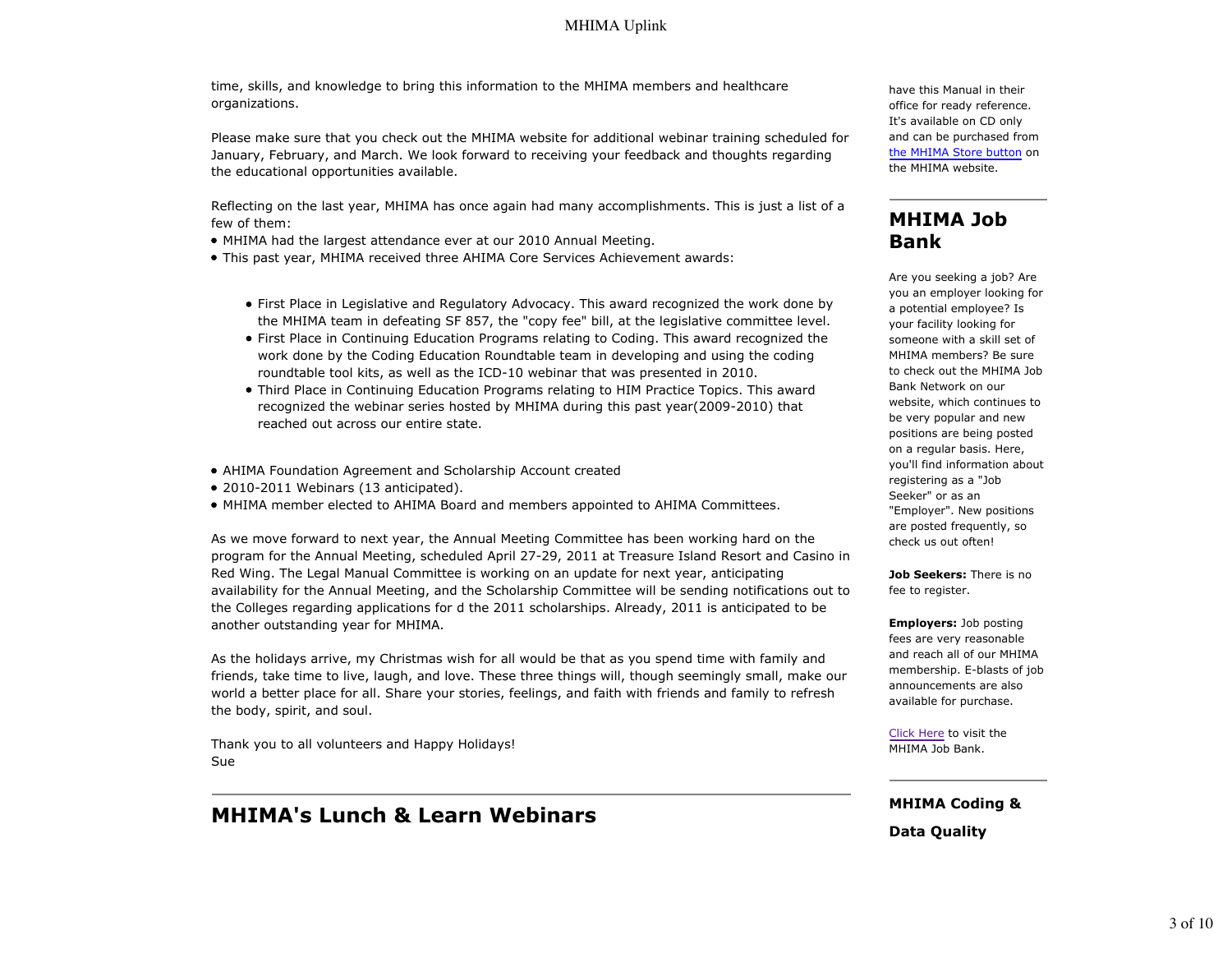

MHIMA's Lunch & Learn Webinar series continues for 2010-2011. All webinars are being recorded and a DVD is available for purchase if you cannot attend the live event. Visit the MHIMA website and click on the HIM Education button/Online Learning for complete details on the "live" events as well as ordering recorded webinars.

The next webinars scheduled are:

**Fundamentals of ICD-10-CM on December 15, 2010, presented by Gina Sanvik, RHIA.** This webinar, the second webcast being offered on the topic of ICD-10, is an in-depth focus on the purpose and impact of ICD-10-CM, its coding conventions and design characteristics. Registration closes on December 10th, so register today. You can download/print the flyer from this link. To register securely online, Click Here.

**Fundamentals of ICD-10-PCS on January 6, 2011, presented by Gina Sanvik, RHIA.** This is our third webcast designed for ICD-10 learning, and is an in-depth focus on the purpose and impact of ICD-10-PCS, its structure and organization, design characteristics, definitions and conventions. Registration for this webcast closes on December 31, 2010. You can download/print the flyer for this webinar by clicking here. To register securely online, Click Here.

**A Look at the Recovery Audit Contractor (RAC) Program on January 13, 2011, presented by Jenny Boese, VP, External Relations & Member Advocacy, WI Hospital Association.** This webinar will bring you up-to-date on what's happening nationwide with the RACs, provide information gleaned from AHA's RACTrac program, learn what our Region B's RAC, CGI, is doing, including audits, claims denials, appeal rates, as well as identify common problems experienced during the RAC process and potential resources for assistance. Registration for this webinar closes on January 7, 2011. To download/print the flyer for this webcast, Click Here. To register securely online, Click Here.

Additional webinars currently being planned:

February 23: Clinical Documentation Improvement presented by Patti Collins Smith and Anne Tegen

- February or March: REACH
- March 31: HITECH presented by Dwan Thomas Flowers

All webinars are \$59 per connection for MHIMA/AHIMA members, and worth one (1) CE for everyone participating at one site connection. Multiple connections at one site require separate registrations.

The MHIMA webinar series is an opportunity to pick up needed information as well as earn CEUs at a very reasonable rate, and reaches our members all across the state. We hope you take advantage of our webcasts!

### **Personal Health Record Update**

Carolyn Gaarder, MLA, RHIA

#### **Roundtable Tool**

#### **Kits**

The MHIMA Coding & Data Quality Committee's newest PowerPoint presentation, including case study questions, is **"Neoplasms - Carcinoid Tumor"** There is an accompanying case study answer presentation. This is one of several "tool kits" developed for use by MHIMA members to support coding education and discussion in your facilities and at your regional meetings.

Is there a tool kit topic that needs to be developed? Let your needs be known. Contact Angela Jackson or Jessica Peterson.

The general "Do It Yourself" PowerPoint tool kit gives you the guidelines to set up a coding roundtable.

Additional tool kits on specific topics that have been developed and are available include Interventional Radiology, E&M, Heart Failure, updated Present on Admission (POA) and Aftercare vs Follow Up.

#### All are available on the

Coding and Data Quality button on the MHIMA website. Watch for additional toolkits as they are developed!

And a reminder about your general coding questions: You are encouraged to use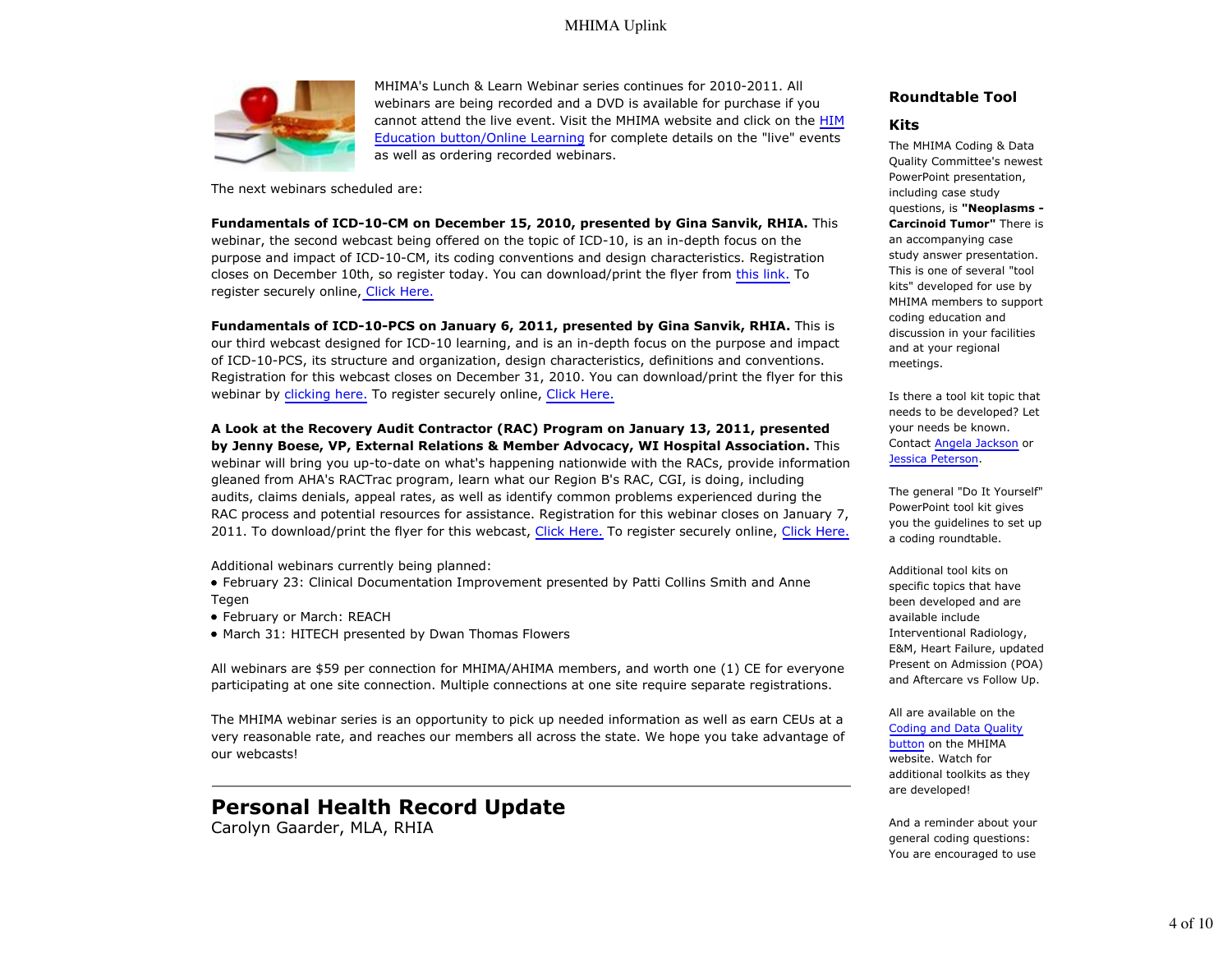

Good news! The Personal Health Record campaign is being reinstated and several very positive things have taken place. I was a member of a conference call on November 22nd and one of the things discussed was the Blue Button initiative. This program allows Medicare, Medicaid, and VA patients to have access to downloadable portions of their health records. AHIMA is building a Blue Button webpage on the MyPHR website. They have a reference now that can be viewed on under Resources/Seniors.

Also, plans are in the works to develop a coalition with such organizations as AARP and AHA to promote the use of the PHR.

Other things that were discussed on our conference call:

- 1. New resources for creating booths at health fairs
- 2. Easier reporting mechanisms for campaign activity
- 3. The "patient navigator" role is a new opportunity and was referred to the October *JAHIMA* for more definition
- 4. Easier and more defined volunteer roles and requirements

We were just given a glimpse of what is to come and it looks like the time for the PHR has truly arrived. If you can't reference the Patient Navigator article in the October JAHIMA, I will provide a summary next month. We'll also be offering a training opportunity for PHR education at our 2011 annual meeting.

## **Update on MN Statute 144.293**

Steph Luthi-Terry provided the following important information relating to MN Statute 144.293:

#### **CURRENT LAW: 144.293 RELEASE OR DISCLOSURE OF HEALTH RECORDS.**

Subd. 4.Duration of consent. Except as provided in this section, a consent is valid for one year or for a period specified in the consent or for a different period provided by law.

PREVIOUS LAW: 144.293 RELEASE OR DISCLOSURE OF HEALTH RECORDS.

Subd. 4.Duration of consent. Except as provided in this section, a consent is valid for one year or for a lesser period specified in the consent or for a different period provided by law.

AHIMA's Coding CoPs for coding related questions. There is a general coding CoP community for coders as well as several for specific coding areas. These CoPs are a great resource for submitting coding questions and participating in the discussion threads surrounding the questions of others. To participate in these CoPs, Click Here.

### **Save-the-Date for the 2011 MHIMA Annual Meeting**

**"Health Information: Innovation and Quality in a Time of Health Care Reform."** Put the dates of April 27-29, 2011 on your calendar now and plan to join hundreds of your fellow MHIMA members at our 2011 Annual Meeting at the Treasure Island hotel and conference center in Red Wing, Minnesota. Your 2011 Annual Meeting planning team is already at work, developing a program that you won't want to miss. We are in a time of incredible and perhaps even unprecedented change in health care. Save the date!

### **Need CEUs before 12/31/10?**

Consider purchasing one of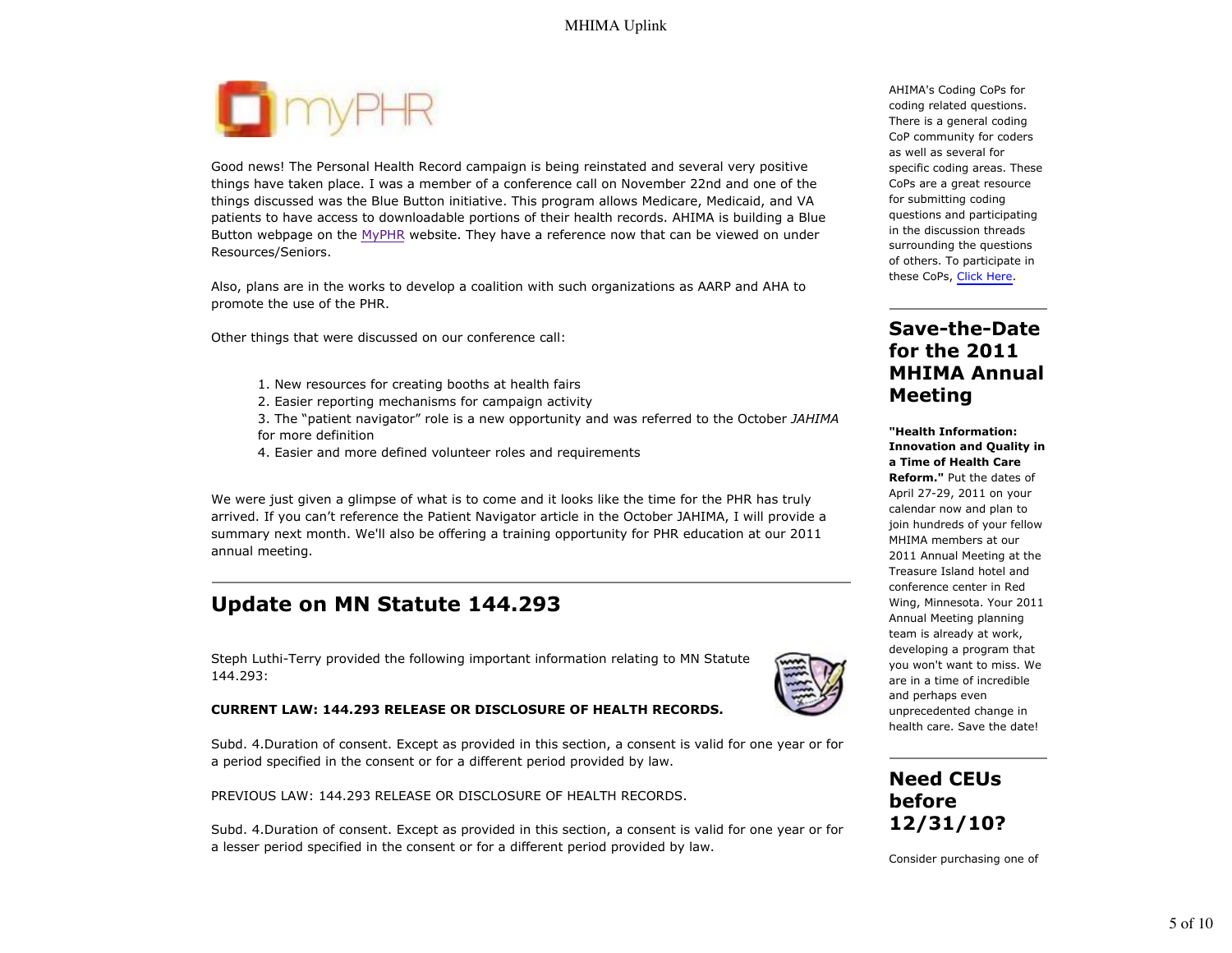## **ICD-10 CEU Requirements for those holding an AHIMA Credential**

This information is being repeated again in our *Uplink* because of its importance to those of you holding AHIMA credentials:

The Commission on Certification for Health Informatics and Information Management (CCHIIM) published their continuing education requirements for AHIMA certified professionals in March, 2010, and recently updated that document on October 5, 2010.



AHIMA certified professionals will be required to participate in a predetermined number of mandatory **baseline** educational experiences specific to ICD-10-CM/PCS. These CEUs will count as part of all AHMA certificants' total CEU requirements for the purpose of recertification. The total number of ICD-10 CEUs required, by AHIMA credential, is as follows:

- CHPS: 1 CEU
- CHDS: 6 CEUs
- RHIT: 6 CEUs
- RHIA: 6 CEUs
- CCS-P: 12 CEUs
- CCS: 18 CEUs
- CCA: 18 CEUs

Certificants who hold more than one AHIMA credential will only report the highest number of CEUs from among all credentials held. For example, if you have both an RHIA and CCS, you would normally report 40 CEUs per recertification cycle (30 for RHIA and 10 for CCS). 18 of these CEUs will be required to cover ICD-10-CM/PCS.

All certificants are encouraged to tailor their education specific to their job role. For example, if you are an RHIT and perform coding as a large percentage of your daily routine, you are encouraged to follow the rquirements set forth for those specialized coding credentials.

MHIMA members: Please download CCHIIM's FAO Document for full details.

MHIMA's strategic work plan will continue to include opportunities for you to earn these required ICD-10-CM/PCS CEUs through our educational offerings.

our archived MHIMA webcasts from our Lunch & Learn series:

- Overview of New HIPAA, CMS and MN Transactions (5010)
- Are You Ready for ICD-10?
- Meaningful Use: What's in it for HIM?
- A Tool for Medical Necessity Education

**ICD-10** 

\$59 for MHIMA/AHIMA members. One (1) CEU fdor everyone able to participate at one location. To order, Click Here.

#### **MHIMA Key Rings for Sale**



MHIMA has a stunning sterling silver key ring, embossed with our logo, for sale for just \$5.00. This key ring would make a great gift for yourself, a colleague, or to honor someone's achievement.

To order, Click Here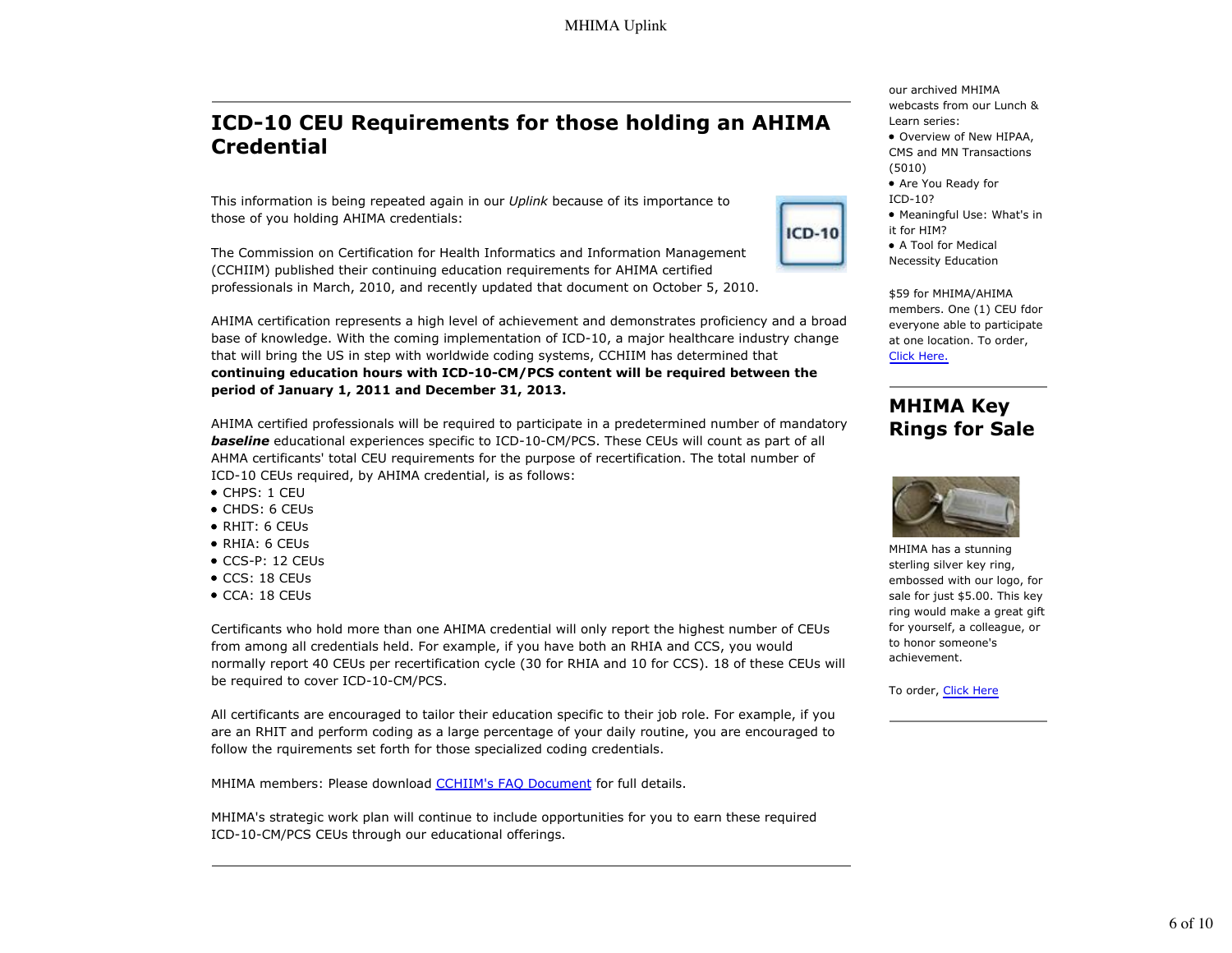# **2011 MHIMA Scholarships**

The MHIMA Scholarship Committee announces that applications are now open for the 2011 MHIMA Scholarships! Students who are HIM/HIT MN residents, or AHIMA members who designate Minnesota as their chosen state for affiliation, are eligible to apply when enrolled in an in-state or out-of-state program. Applicants must have completed 50% of their program in a HIT or HIM accredited program, a graduate program related to HIM in a college or university accredited by a nationally recognized accrediting agency, a coding certificate program, or the AHIMA



Coding Basics Interactive Campus program. In addition, applicants must have a cumulative GPA of 3.0 out of 4.0 and must be AHIMA members. MN students from all program levels are eligible for scholarships, which are based on merit, not financial need.

The application deadline closes on February 28, 2011 and all application materials must be received on or before that date.

More information and application materials are available on the MHIMA website's calendar as well on the HIM education button on our website. Directors of accredited HIM/HIT programs in Minnesota will also have the application materials.

# **Call for Nominations for MHIMA 2011 Election**



The MHIMA Nominating Committee, chaired by Steph Luthi-Terry, Past President, is seeking nominations for the MHIMA election ballot for the following positions.

**President-Elect:** This is a three year-commitment, and the nominee must have been a MHIMA board member within the last five years, a MHIMA committee chair within the last three years, or active in an AHIMA volunteer role within the last three years.

**Delegate Director:** This is a two-year commitment, and the nominee must have been a MHIMA committee chair, held another elected office, or have been a Regional officer within the last three years. One Delegate Director will be elected in 2011.

- **Treasurer:** This is a two-year commitment.
- **Secretary:** This is a one-year commitment.

All nominees must be active MHIMA members with an AHIMA-approved credential. The election occurs in March of 2011, and the elected positions begin on July 1, 2011.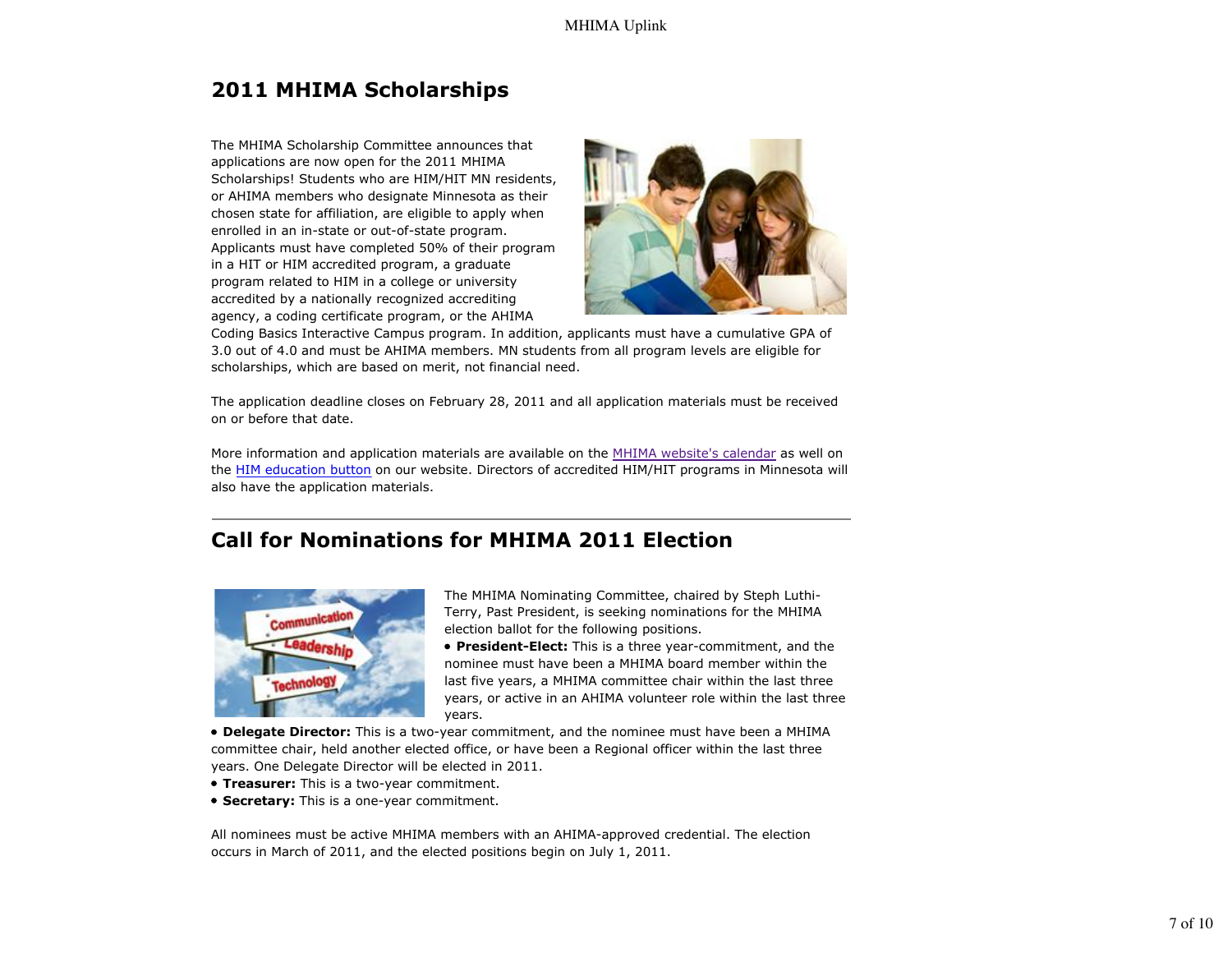For more information about the specifics of these open positions, Click Here.

If you are interested, or if you want to recommend someone for consideration, please contact Steph Luthi-Terry. Deadline for nominations is January 31, 2011.

### **MHIMA 2011 Distinguished Member**

The MHIMA Nominating Committee is seeking your recommendations for an individual deserving of being recognized as MHIMA's 2011 Distinguished Member. This is a way to recognize excellence within our association and the 2011 Distinguished Member will be celebrated at our 2011 Annual Meeting on Thursday, April 28, 2011.

Submit names of nominees by February 15, 2011, to Steph Luthi-Terry, chair of the 2011 Nominating Committee. Click Here to view the nomination form, including a list of previous distinguished members.

## **Thanks to our PPE Clinical Supervisors**

Carolyn Gaarder, MLA, RHIA

#### **THANK YOU, THANK YOU, THANK YOU!**

I am positive that my colleagues in all the MN HIT/HIM programs join with me in thanking everyone who has served as a Profession Practice Experience (PPE) clinical supervisor in 2010. Providing a PPE in a year of EHR implementation, facility merges, or both reflects true dedication to our profession.

For the clinical supervision of each student, AHIMA now allows 5 CEUs per student with a maximum of 10 CEUs in a reporting cycle. For other employees who assist by working directly with the student, AHIMA allows 1 CEU per hour with a maximum of 5 CEUs per student and 10 CEUs per cycle. Use documentation from the program for reporting of these CEUs.

Again, I wish to extend a sincere thank you.

Carolyn Gaarder

### **MN Health Information Technology Training Program**

Normandale Community College is continuing to accept student applications for the Health IT Professional training program, a 6-month ARRA-HITECH funded HIT training

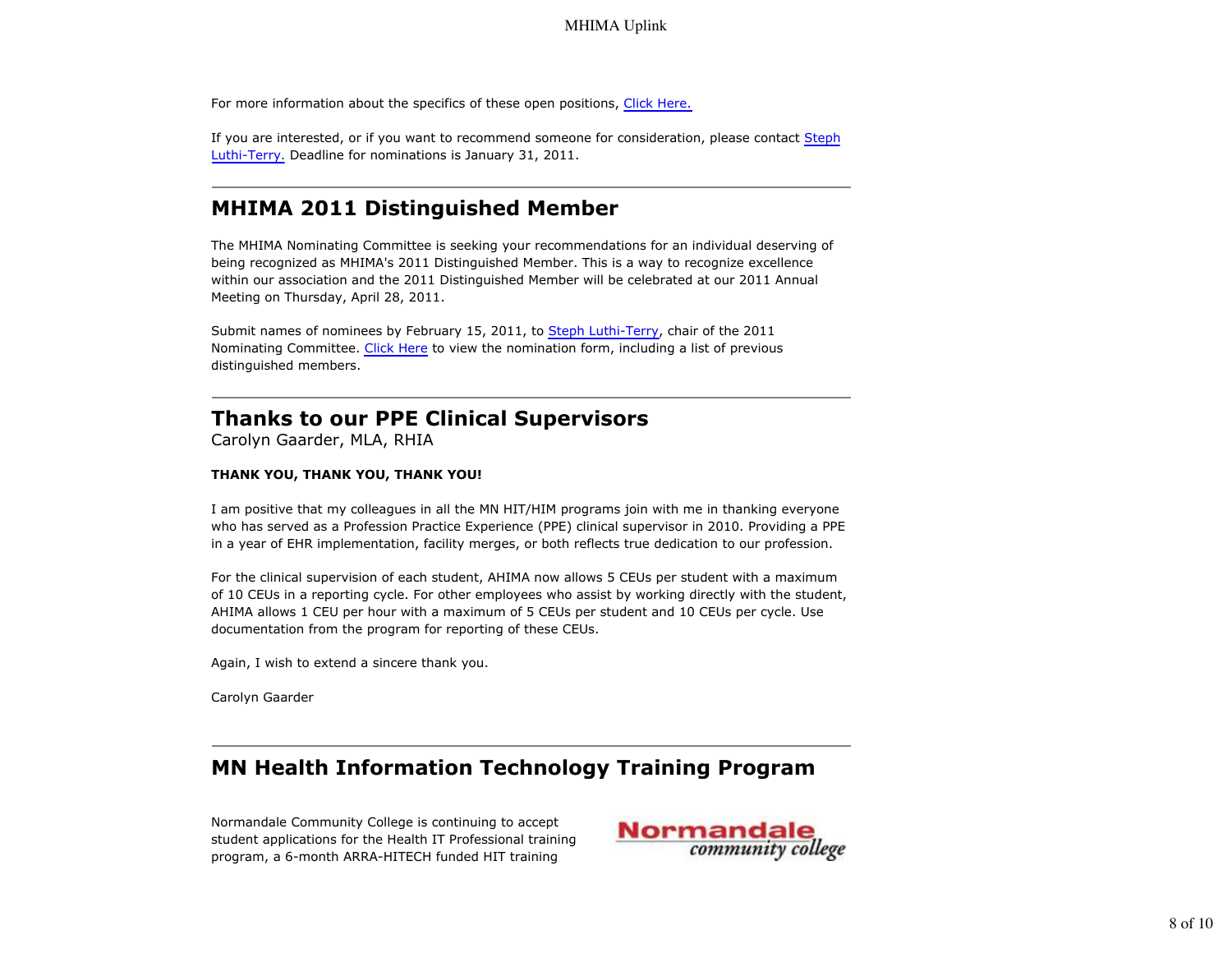program focusing on job-specific training for one of four workforce roles in the field of health information technology (HIT). This program was introduced in our September issue of *Uplink*.

Their second training cohort will begin on January 4, 2011 and applications will be accepted through December 31, 2010.

\$1150 of the program fee will be covered by federal financial assistance; the total student cost will be \$500.00.

For more information, Click Here.

## **I-10 in 2011: A To-Do List for Inpatient Coders**



This list appeared in the September 2010 issue of the *Journal of AHIMA*, is based on AHIMA's role-based model for ICD-10 implementation, and is being referenced here. If you are an inpatient coder, please take note:

#### **Now, through the first half of 2011:**

- Understand the ICD-10 final rule and its implications to your particular position
- Learn about the structure, organization and unique features of ICD-10-CM and ICD-10- PCS. Have you registered for MHIMA's webinars on these topics?
- Use assessment tools to identify areas of strength/weakness in the biomedical sciences (e.g., anatomy and pathophysiology). Register for the 2011 MHIMA Annual Meeting for a session geared to this topic!
- Review and refresh knowledge of biomedical sciences as neeced, based on the results of your assessment.
- Begin studying ICD-10-PCS definitions (root operations and approaches). MHIMA is planning a webinar on root operations in the Spring of 2011!
- Begin learning about the general equivalence mappings (GEMs) between ICD-9-CM, ICD-10-CM and ICD-10-PCS. If you didn't participate in the first MHIMA webinar on ICD-10: "Are you Ready for ICD-10?", you may want to consider purchasing the archived copy.

#### **In the second half of 2011:**

- Review code structure and coding conventions for I-10 CM and I-10 PCS
- Learn the fundamental of the I-10 CM and I-10 PCS systems. Don't forget the availability of our MHIMA webinars on these topics!
- Analyze and practice applying the I-10 CM and I-10 PCS coding guidelines
- Continue to study I-10 PCS definitions (memorize the definitions of approaches and the root operations)
- Contineu to review and refresh knowledge of the concepts of natomy/physiology